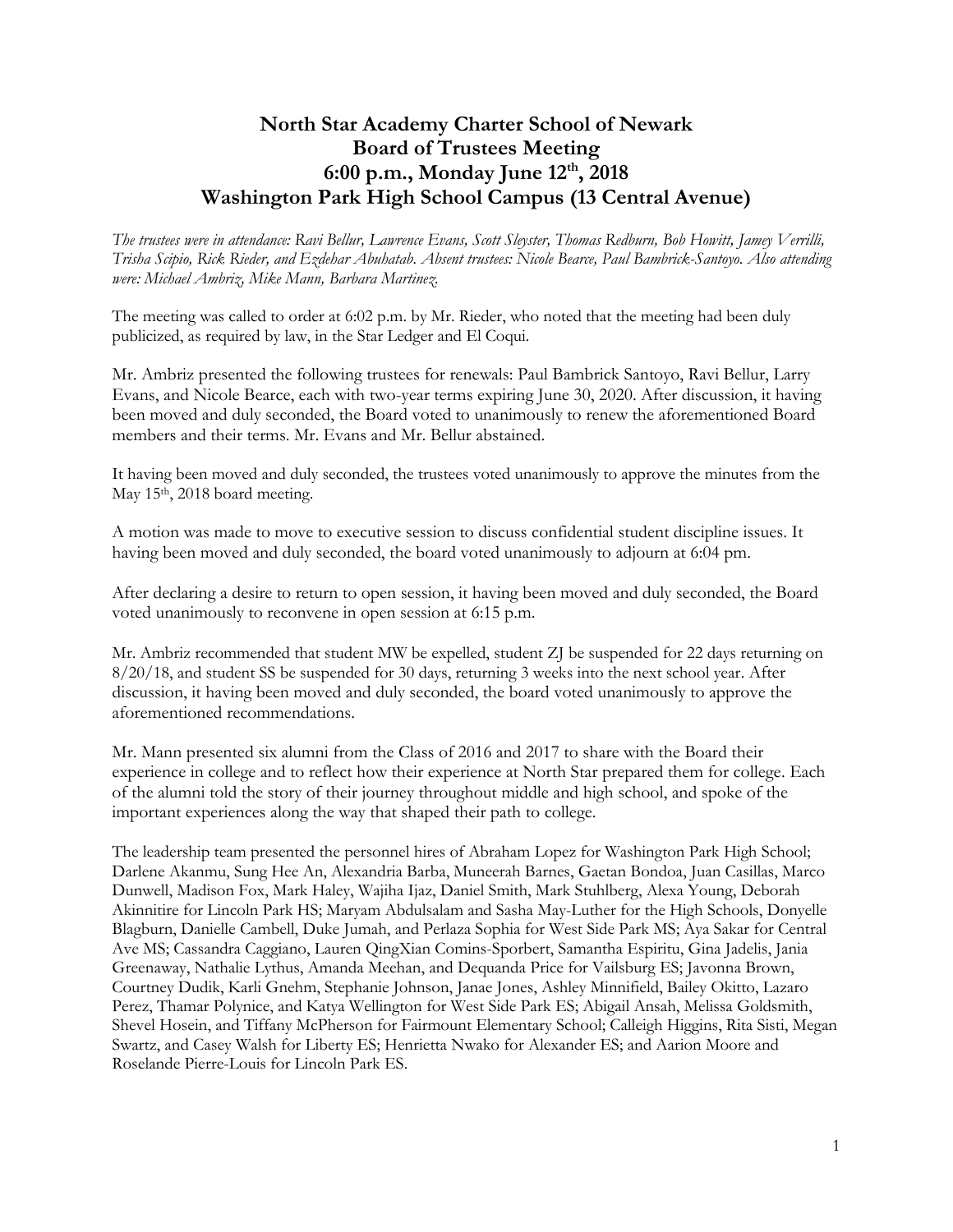Ms. Derrick gave the parent involvement update. She mentioned the end of year performances, recent middle school inductees to the Hall of Fame, and upcoming 8<sup>th</sup> Grade Moving Up ceremony.

Mr. Ambriz presented the 2018-19 officers, appointments and following regulatory requirements:

| <b>Board President</b>                       | <b>Rick Rieder</b>                                |
|----------------------------------------------|---------------------------------------------------|
| <b>Board Vice-President</b>                  | Michael Ambriz (ex-officio)                       |
| <b>Board Secretary</b>                       | Paul Bambrick-Santoyo                             |
| Lead Person                                  | Michael Ambriz                                    |
| Affirmative Action Officer                   | <b>Jason Russell</b>                              |
| Title IX Coordinator                         | Cynthia Leger                                     |
| <b>ADHERA</b> Compliance Officer             | Karin Gerald                                      |
| Indoor Air Quality Officer                   | Karin Gerald                                      |
| Integrated Pest Management (IPM) Coordinator | Katie Ruddy                                       |
| HCS/Right to Know Contact Person             | Karin Gerald                                      |
| 504 Officer                                  | Gladasia Tatum                                    |
| Purchasing Agent                             | Olugbenga Olabintan                               |
|                                              | (Bid Level of threshold - \$36,000)               |
|                                              | Threshold Limits for Public contracts:            |
|                                              | $$0-$5,399-order;$                                |
|                                              | \$5,400-35,999 Quote;                             |
|                                              | \$36,000 and over bid                             |
| Custodian of Public Records                  | Karin Gerald                                      |
| Health and Safety Officer                    | <b>Jason Russell</b>                              |
| Public Agency Compliance Officer             | Karin Gerald                                      |
| <b>Insurance Risk Manager</b>                | New Jersey School Boards Associated Insurance     |
|                                              | Group                                             |
| Benefit Agent                                | Aon Hewitt (at no cost to the Board)              |
| District Auditor                             | AAFCPA, Public School Accountant, with an         |
|                                              | annual fee of \$33,000                            |
| <b>Board Attorney</b>                        | Lowenstein Sandler, with a \$0.00 annual retainer |
| Medical Inspector/School Physician           | Dr. Karen Grundy: \$5,500 for up to 10 hours, and |
|                                              | \$500 per hour thereafter                         |
| Emergency Management Plan                    | Move that emergency procedures described in the   |
|                                              | North Star Academy Charter School of Newark       |
|                                              | faculty personnel policies be approved as         |
|                                              | recommended by the Lead Person                    |

After discussion, it having been moved and duly seconded, the board voted unanimously to approve the resolution as outlined in the Resolution to Appoint Officials for the 2018-19 School Year. Mr. Redburn abstained from the vote.

Mr. Ambriz presented the resolution to approve the preliminary 2018 annual report. After discussion, it having been moved and duly seconded, the board voted unanimously to approve the resolution as outlined in the Resolution to Approve Preliminary 2018 Annual Report.

Mr. Ambriz presented the resolution to approve 2018-19 North Star Academy personnel policies. After discussion, it having been moved and duly seconded, the board voted unanimously to approve the resolution as outlined in the Resolution to Approve 2018-19 North Star Academy Personnel Policies.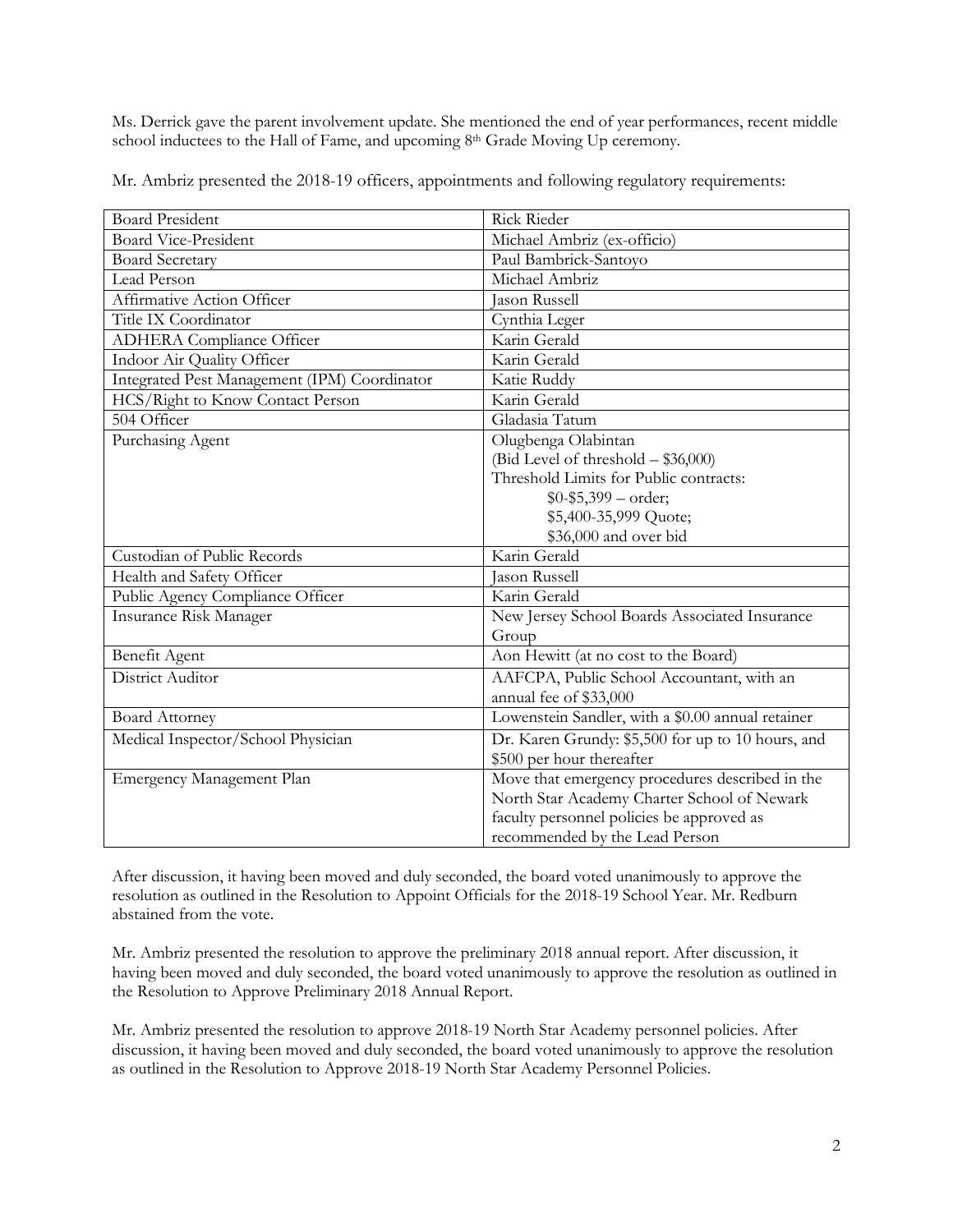Mr. Ambriz presented the HIB Self-Assessment Grade Report for board review. After discussion, the board reviewed the document outlined in the HIB Self-Assessment Grade Report for board review.

Mr. Ambriz presented the preliminary resolution to award and execute contract for multi-campus transportation service vendor. After discussion, it having been moved and duly seconded, the board voted unanimously to approve the resolution as outlined in the Preliminary Resolution to Award Execute Contract for Multi-Service Transportation Service Vendor.

Mr. Ambriz presented the resolution to award and execute paraprofessional and teacher assistants agreement with ERESC. After discussion, it having been moved and duly seconded, the board voted unanimously to approve the resolution as outlined in the Resolution to Award and Execute Paraprofessional and Teacher Assistants Agreement with ERESC.

Mr. Ambriz presented the resolution to award and execute paraprofessional and teacher assistants agreement with Mission One. After discussion, it having been moved and duly seconded, the board voted unanimously to approve the resolution as outlined in the Resolution to Award and Execute Paraprofessional and Teacher Assistants Agreement with Mission One.

Mr. Ambriz presented the resolution to award and execute contract for 559 Broad Street renovations. After discussion, it having been moved and duly seconded, the board voted unanimously to approve the resolution as outlined in the Resolution to Award and Execute Contract for 559 Broad Street Renovations.

Mr. Ambriz presented the resolution to award and execute contract for 10 Washington Place renovations. After discussion, it having been moved and duly seconded, the board voted unanimously to approve the resolution as outlined in the Resolution to Award and Execute Contract for 10 Washington Place Renovations.

Mr. Ambriz presented the resolution to award and execute contract for 43 Alexander Street renovations. After discussion, it having been moved and duly seconded, the board voted unanimously to approve the resolution as outlined in the Resolution to Award and Execute Contract for 43 Alexander Street Renovations.

Mr. Ambriz presented the resolution to authorize use of federal funds for employee salaries. After discussion, it having been moved and duly seconded, the board voted unanimously to approve the resolution as outlined in the Resolution to Authorize Use of Federal Funds for Employee Salaries.

Mr. Ambriz presented the resolution to approve meal prices for 2018-19. After discussion, it having been moved and duly seconded, the board voted unanimously to approve the resolution as outlined in the Resolution to Approve Meal Prices for 2018-19.

Mr. Ambriz presented the resolution to authorize contracts with state contract vendors. After discussion, it having been moved and duly seconded, the board voted unanimously to approve the resolution as outlined in the Resolution to Authorize Contracts with State Contract Vendors.

Mr. Ambriz presented the final resolution to award and execute waste management service contract. After discussion, it having been moved and duly seconded, the board voted unanimously to approve the resolution as outlined in the Final Resolution to Award and Execute Waste Management Service Contract.

Mr. Ambriz presented the final resolution to renew janitorial service contract. After discussion, it having been moved and duly seconded, the board voted unanimously to approve the resolution as outlined in the Final Resolution to Renew Janitorial Service Contract.